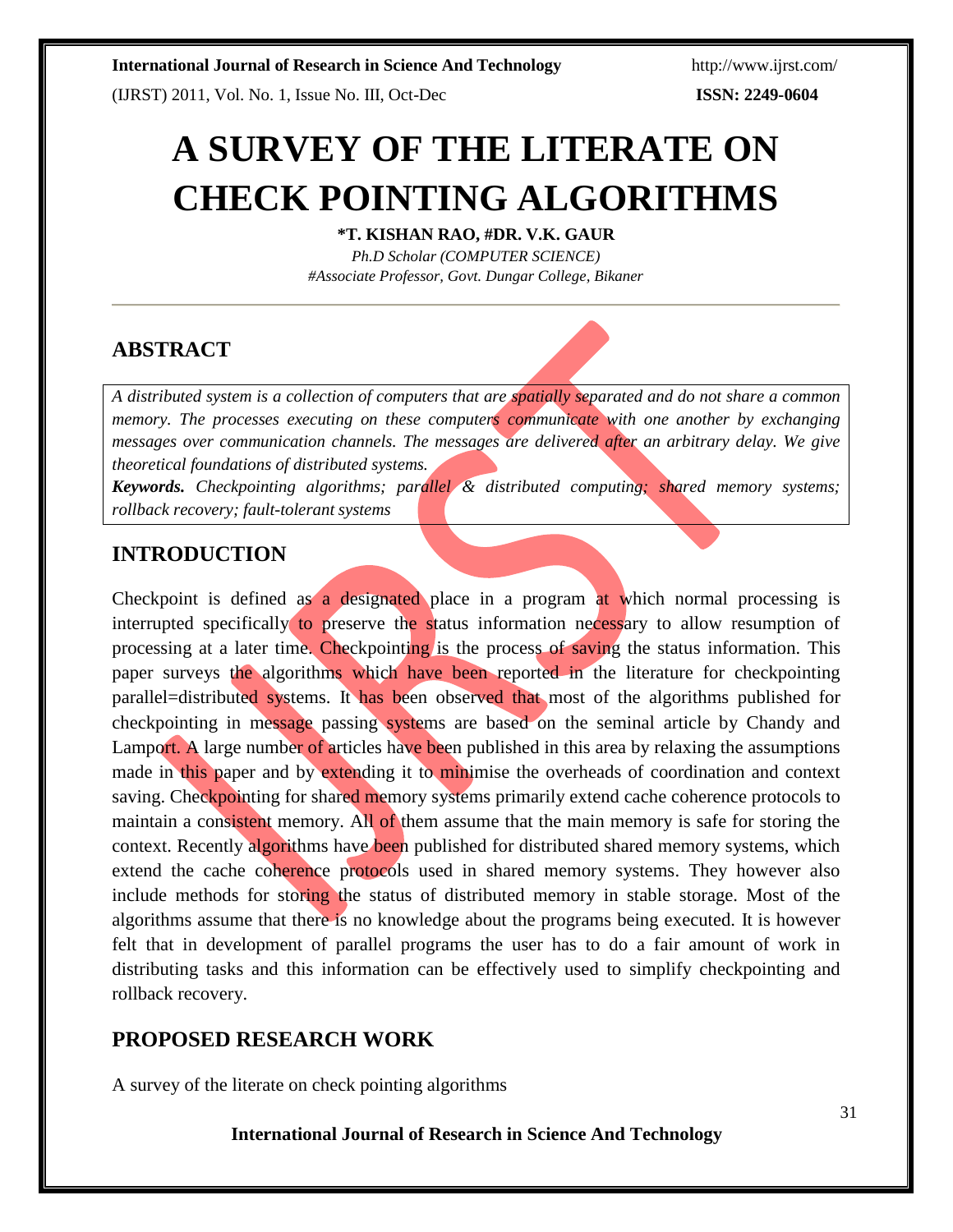(IJRST) 2011, Vol. No. 1, Issue No. III, Oct-Dec **ISSN: 2249-0604**

## **REVIEW OF STUDIES**

The concept of designing distributed algorithms that explicitly cope with host mobility, is still in its infancy. An overview of the impact of host mobility on distributed computations is presented in [7], while [6] contains preliminary ideas that have been fully developed in this paper. The implications of mobile for distributed data management are considered in [20, 19, 4, 8]. Other related work includes addressing schemes and protocols at the network-layer for routing messages to and from mobile hosts [9, 22, 28, 30], while [11] quantifies the effects of host mobility on transport-layer connections. Application –layer protocols to deliver multicast messages to mobile recipients from exactly-one location are presented in [2, 1]. The design of distributed filesystems has also been influenced by mobility of users, as exemplified by [17, 18, 23, 27]. Various operating systems issues related to mobile hosts can be found in [26, 5, 13, 31].

### **CONCLUSION**

A survey of the literate on checkpointing algorithms show that a large number of papers have been published on checkpointing message-passing distributed computers. A majority of these algorithms are based on the seminal article by Chandy & Lamport (1985) and have Checkpointing algorithms for parallel and distributed computing been obtained by relaxing many of the assumptions made by them; the main aim of improving the earlier extensions of the Chandy & Lamport (1985) algorithms was to minimize the overhead of coordination between processes in a multiprocessor system. More recent published work attempts to minimise the context-saving overhead. A smaller number of algorithms have been proposed to checkpoint shared-memory multiprocessors. These algorithms primarily extend cache coherence protocols to maintain a consistent memory. These algorithms assume the main memory to be safe and do not save context in disk. More recently, algorithms have been proposed for distributed sharedmemory systems. In these systems also maintenance of cache coherence of the logical global memory is important for checkpoints. As the physical memory is distributed it is necessary to save main memory contents in the disk. Thus context saving overhead is higher when compared to shared-memory systems.

We also see that most of the algorithms assume no prior knowledge on the structure of programs meant for execution on multiprocessors. In practice, considerable information about such programs is available. We suggest that use of this knowledge by checkpointing algorithms can considerably reduce the coordination and context-saving overheads of such algorithms.

The design of algorithms for distributed systems and their communication costs have been based on the assumptions that the location of hosts in the network do not change and the connectivity amongst the hosts is static in the absence of failures. However, with the emergence of mobile computing, these assumptions are no longer valid. Additionally, mobile hosts have tight constraints on power consumption and bandwidth of the wireless links connecting MHs to their local MSSs is limited. This paper first presents a new system model for the mobile computing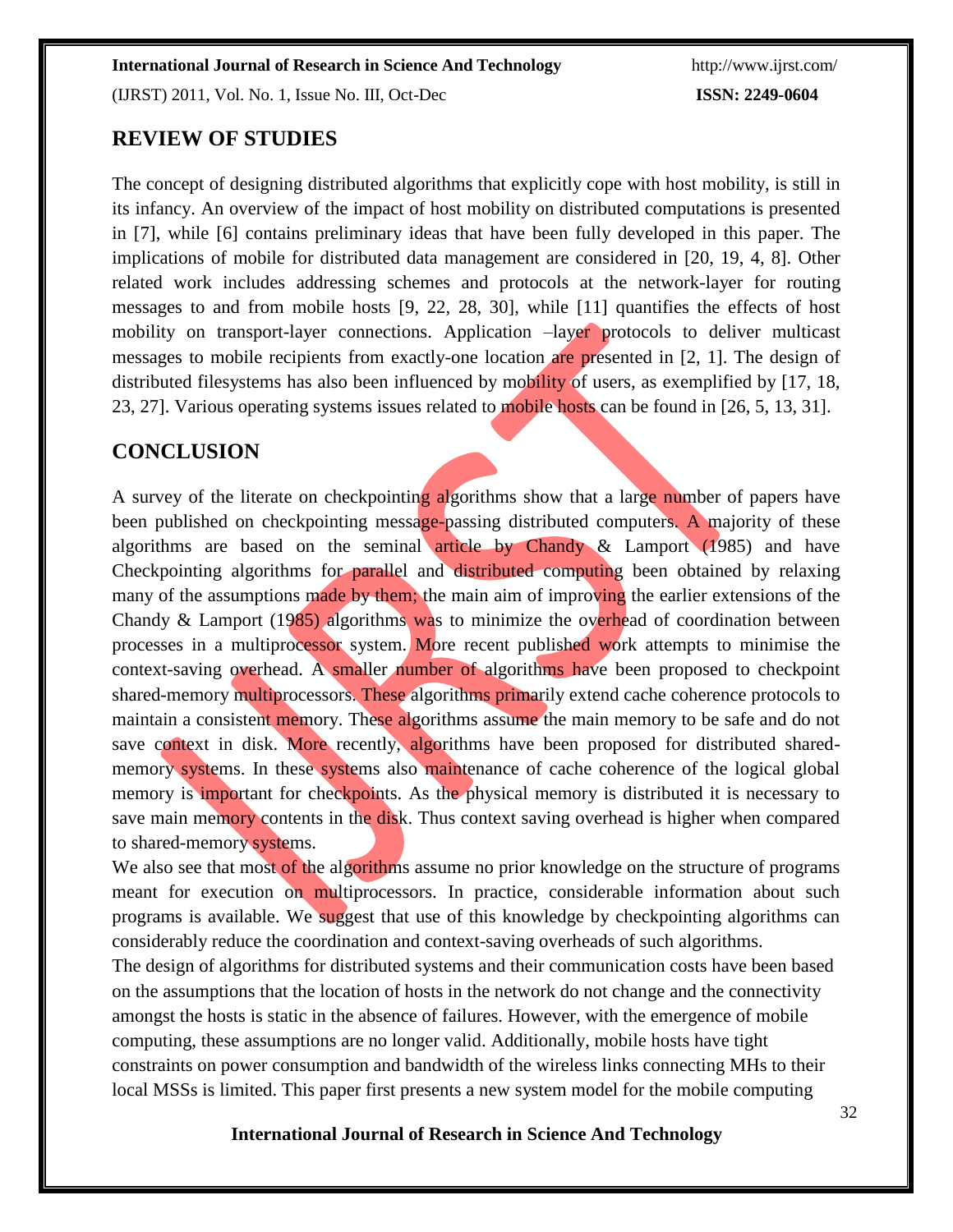#### **International Journal of Research in Science And Technology** <http://www.ijrst.com/>

(IJRST) 2011, Vol. No. 1, Issue No. III, Oct-Dec **ISSN: 2249-0604**

environment and then describes a general principle for structuring distributed algorithms in this model. The two tier principle defined our approach to designing efficient distributed algorithms in this model, viz. localize the communication and data structures necessary for an algorithm within the static portion of the network to the extent possible; the core objective of the algorithm is achieved through a distributed execution amongst the fixed hosts while performing only those operations at the mobile hosts that are necessary for the desired overall functionality. Power consumption at the mobile hosts is thus kept to a minimum, and since updates to the data structures are performed at the fixed hosts, the overall search cost is reduced. A fundamental algorithm in distributed systems viz. a token circulating in a logical ring, served as an illustrative example. Algorithm R-MH established the logical ring amongst MHs. This was shown to be inefficient in terms of search cost, power consumption at the MHs, usage of wireless links and handling disconnection of MHs. The two tier principle was applied to remedy these drawbacks by establishing the logical ring amongst the MSSs. The two tier principle by itself is not sufficient to handle the effects of varying location of MHs. This required location management of migrant MHs and we presented three strategies: (1) search (2) inform (3) search within a local area with location updates after wide-area 11 moves. The relative merits of the three strategies were quantitatively compared. It was then shown that mobility of a host could determine how often it was able to access the token per traversal of the ring. Since algorithm R-MH allowed each MH to access the token atmost once per traversal, we needed an equivalent functionality when the logical ring was shifted to the static segment. A scheme was presented to this end which was equally applicable to all three location management strategies. Finally, we considered an alternative approach to handling the effects of varying location of MHs namely, replicating the queue of pending requests at all MSSs. This eliminated the need for location management strategies for migrant MHs, but increased the number of messages exchanged within the fixed network to globally order pending requests among all MSSs.

## **DISCUSSIONS**

Algorithms, coordination are achieved through markers, headers or both. The main distinction between approaches used in independent schemes is the method used to log messages. They follow pessimistic, optimistic or a combination of pessimistic and Figure 2.2 Classification of checkpointing algorithms. Checkpointing algorithms for parallel and distributed computing 503 optimistic logging methods. Optimistic methods can further be classified based on where e messages are logged: sender-based logging or receiver-based logging.

#### **Desirable features of a checkpointing algorithm:**

(1) The time taken by the checkpointing algorithm should be minimum during a failure free run. In other words, increase in total execution time due to checkpointing should not be significant.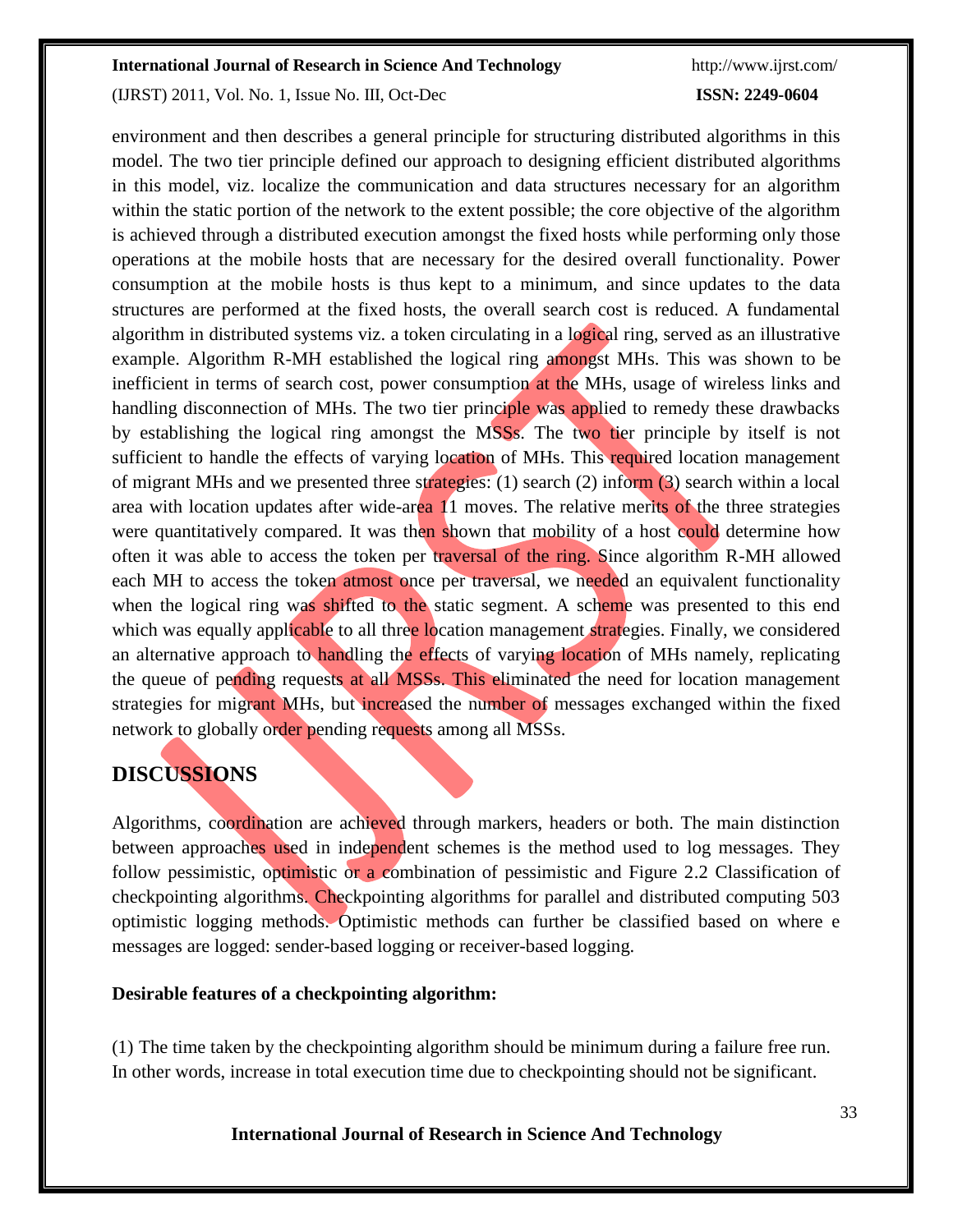#### **International Journal of Research in Science And Technology** <http://www.ijrst.com/>

(IJRST) 2011, Vol. No. 1, Issue No. III, Oct-Dec **ISSN: 2249-0604**

(2) Recovery should be fast in the event of a failure. Availability of a consistent global state in stable storage expedites recovery.

(3) Domino effect or rollback propagation should be eliminated completely. Cascading rollbacks of processes due to dependencies among them is termed the domino effect.

(4) Selective rollback should be possible.

(5) Dependency on the cache/memory coherence protocols in shared-memory systems should be minimum.

(6) Resource requirements (memory and processor) for checkpointing should be minimum.

(7) Modifications introduced on the network transmission protocols in case of message passing systems and cache/memory coherence protocols in case of shared-memory systems should be minimum.

# **FUTURE DIRECTION OF RESEARCH IN CHECKPOINTING**

In the first subsection  $(2.11 \text{ a}))$  we summaries shared and distributed shared-memory checkpointing algorithms and their current status. Section 6.2 summarizes message-passing algorithms and their current status, while 6.3 considers the potential for improvement if one concentrates on minimizing context-saving overhead. Section 6.4 points out the advantage of adopting static approaches in multiprocessor systems which minimize the runtime overhead of a checkpointing algorithm.

#### **Shared and distributed shared-memory systems:**

From the discussion about shared-memory checkpointing algorithms, it is clear that cache coherence protocols already maintain consistent memory and those checkpointing algorithms are part of them. Only the number of checkpoints needs to be controlled and this depends on the node interactions, which in turn depend on the program behavior. Distributed shared memory (DSM) systems are considered to be better than the conventional bus-based shared memory systems as they are scalable. DSM systems should allow sufficient time between checkpoints to complete the context-saving process. We saw that DSM systems should save the context in stable storage, if they have to withstand node failures. Periodic checkpointing algorithms would be suitable for DSM systems since they have control over the number of checkpoints unlike algorithms which depend on the interactions among nodes. One such attempt was made recently for DSM systems based on Scalable Coherent Interface (SCI) (IEEE 1992) standards. The algorithm is initiated periodically to maintain consistency in memory and to maintain the